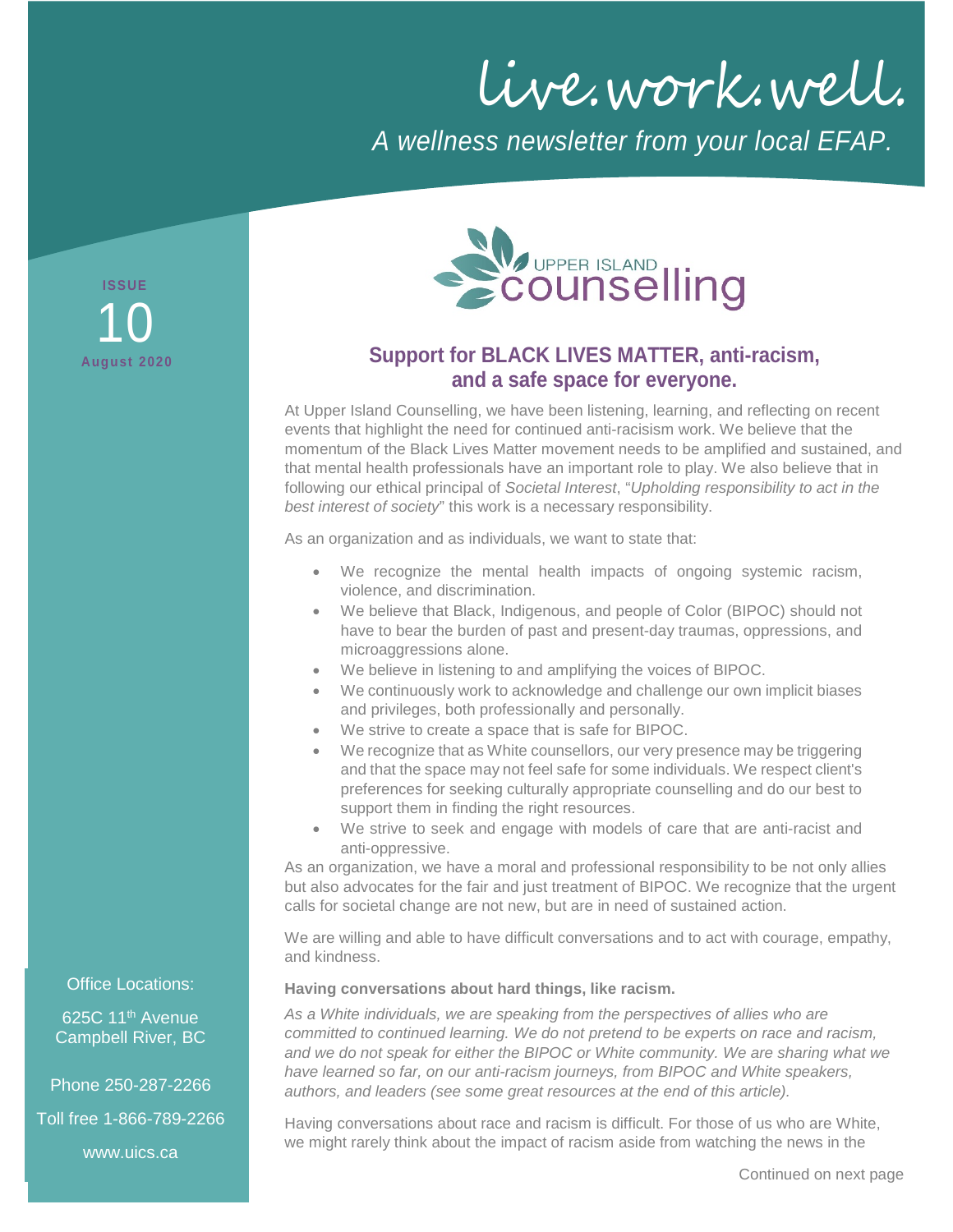*"if you are neutral in situations of injustice, you have chosen the side of the oppressor."* 

*- Desmond Tutu Human rights activist*

*"One day our descendants will think it incredible that we paid so much attention to things like the amount of melanin in our skin or the shape of our eyes or our gender instead of the unique identities of each of us as complex human beings."* 

*—Franklin Thomas, businessman and philanthropist*

*"Change will not come if we wait for some other person or some other time. We are the ones we've been waiting for. We are the change that we seek."*

*—Barack Obama*

## **Support for BLACK LIVES MATTER (cont'd)**

evening. For BIPOC individuals, it might be impossible to go one day without experiencing some form of racial discrimination or violence. For either side, conversations about race can be uncomfortable, confusing, and even unsafe.

But as we often say in counselling, *it's worth doing the hard things*. Especially when those hard things can foster the development of a racially equitable society. So how do we have conversations that foster understanding, acceptance, and empathy?

*Learn* about racialized identities and the privileges and disadvantages that are attributed to various identities. Understand systems of oppression and learn about those who have and continue to work towards racial equality.

**Explore** your own racial identity. We all have one, whether we think about it frequently or not. Be prepared to understand how your experience, because of your background, influences what you bring to and take from the conversation. We all have responses to talking about race and racism - How does your background impact how you think about and understand race, and what kind of emotional responses are you likely to have during these difficult conversations?

*Don't ignore* your emotional responses. Many people express feeling frustration, shame, sadness, and guilt when thinking and talking about race and racism. Just like any difficult conversation – it's hard to be productive when we're emotionally charged. Spend some time tending to these emotions – journal, talk to a trusted friend – explore where these responses are coming from.

*Keep doing the work.* Understanding race and racism and fostering empathy in difficult conversations is a continual process. Don't stop just because you 'mess up' or it's 'too hard'. It's worth it.

### **From difficult conversations to being anti-racist.**

Many of you have likely seen the quote from scholar and political activist Angela Davis, "in a racist society, it is not enough to be non-racist, you must be antiracist". Below are some ideas to support this work if this is something you are ready to do.

## *Listen to and learn from BIPOC individuals and communities.*

Find the bravery to ask to hear the stories of BIPOC. Listen with the intent to learn and try to understand, to increase empathy, and connection. Don't be afraid to bring it up – to name it. Make invitations for sharing about racist experiences.

#### *Understand and avoid making unintentional microaggressions.*

Microaggressions are unintended discriminations, and many of us make these frequently by mistake – like asking a non-White person "Where are you really from?" or complimenting a non-White person on their English. If you notice someone making a microaggression, let them know. If you find yourself the microaggressor – *apologize and don't get defensive*. If you've hurt someone unintentionally, getting defensive only hurts that person more. Instead, apologize like you would if you'd said something that hurt the feelings of a good friend.

#### *Understand racial identity.*

Don't say you're 'color blind' or 'see everyone as the same'. People are often proud of their heritage and ethnicity, willfully pretending these things don't exist is to ignore an important part of who someone is. Claiming to 'not have a racial identity' or to be 'color blind' also minimizes the real problem of racism and the fact that BIPOC deal with violence and discrimination because of their race on a daily basis.